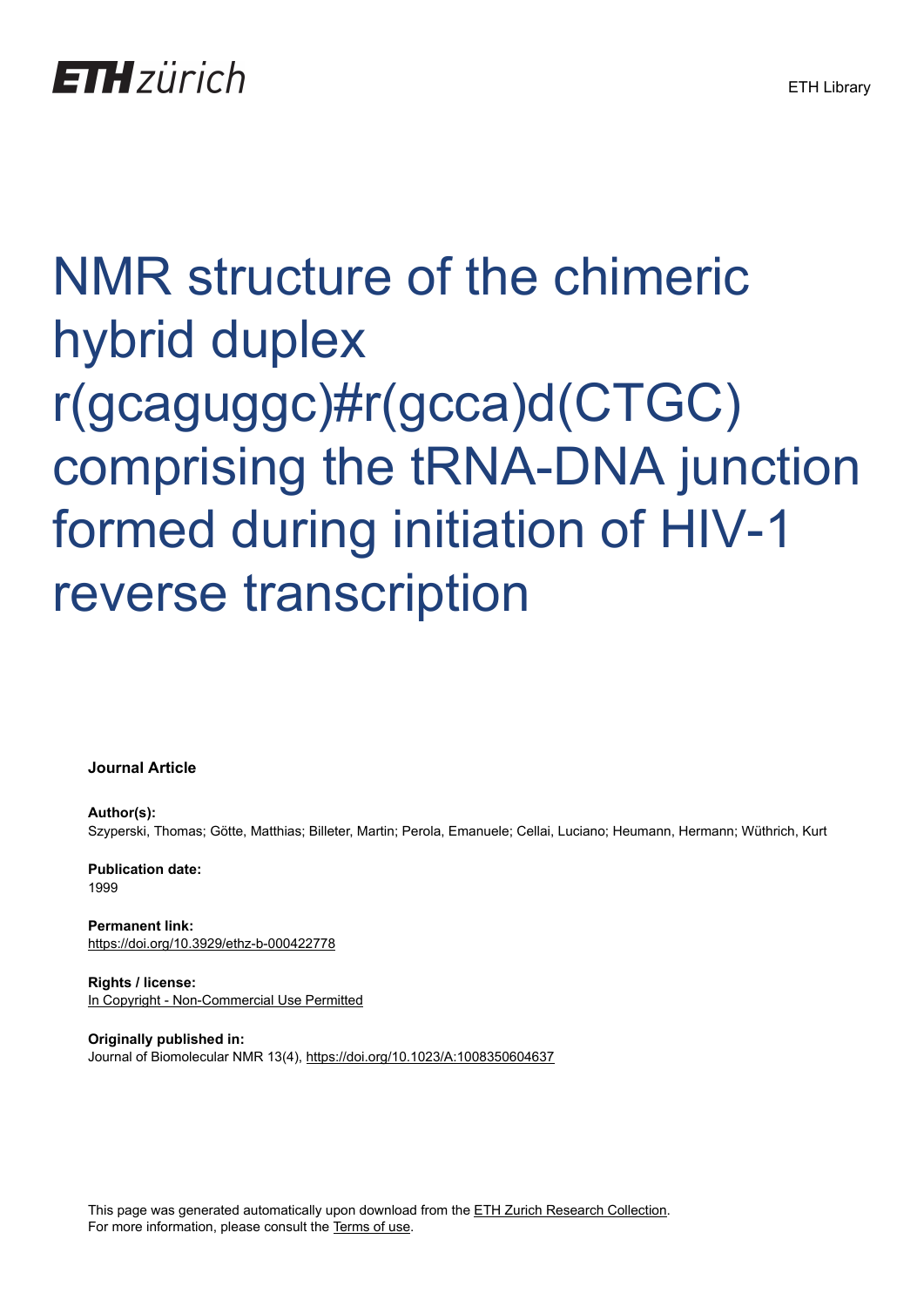# **NMR structure of the chimeric hybrid duplex r(gcaguggc)·r(gcca)d(CTGC) comprising the tRNA-DNA junction formed during initiation of HIV-1 reverse transcription**

Thomas Szyperski<sup>a,∗</sup>, Matthias Götte<sup>b,</sup>∗∗, Martin Billeter<sup>a,</sup>∗∗∗, Emanuele Perola<sup>c</sup>, Luciano Cellai<sup>c</sup>, Hermann Heumann<sup>b</sup> & Kurt Wüthrich<sup>a</sup>

<sup>a</sup>*Institut für Molekularbiologie und Biophysik, Eidgenössische Technische Hochschule Hönggerberg, CH-8093 Zürich, Switzerland;* <sup>b</sup>*Max-Planck-Institut für Biochemie, D-82152 Martinsried, Germany;* <sup>c</sup>*Istituto di Strutturistica Chimica, CNR, P.O. Box 10, I-00016 Monterotondo Stazione, Rome, Italy*

Received 28 September 1998; Accepted 21 December 1998

*Key words:* AIDS, DYANA, HIV-1, NMR structure, ribonuclease H, RNA-DNA hybrid, torsion angle dynamics

#### **Abstract**

A high-quality NMR solution structure of the chimeric hybrid duplex r(gcaguggc)**·**r(gcca)d(CTGC) was determined using the program DYANA with its recently implemented new module FOUND, which performs exhaustive conformational grid searches for dinucleotides. To ensure conservative data interpretation, the use of  ${}^{1}H-{}^{1}H$  lower distance limit constraints was avoided. The duplex comprises the tRNA–DNA junction formed during the initiation of HIV-1 reverse transcription. It forms an A-type double helix that exhibits distinct structural deviations from a standard A-conformation. In particular, the minor groove is remarkably narrow, and its width decreases from about 7.5 Å in the RNA/RNA stem to about 4.5 Å in the RNA/DNA segment. This is unexpected, since minor groove widths for A-RNA and RNA/DNA hybrid duplexes of ∼11 Å and ∼8.5 Å, respectively, were previously reported. The present, new structure supports that reverse transcriptase-associated RNaseH specificity is related primarily to conformational adaptability of the nucleic acid in 'induced-fit'-type interactions, rather than the minor groove width of a predominantly static nucleic acid duplex.

#### **Introduction**

Retroviral reverse transcriptases (RTs) are responsible for the conversion of the single-stranded (ss) genomic (+)RNA into double-stranded (ds) proviral DNA (Baltimore, 1970; Temin and Mizutani, 1970). An RT thus possesses DNA- and RNA-dependent DNA-polymerase activities, as well as a ribonuclease H (RNaseH) activity which degrades the RNA template of DNA/RNA replication intermediates with

high specificity (Telenitsky and Goff, 1997). Like other retroviruses, human immunodeficiency virus type 1 (HIV-1) uses a cellular tRNA, i.e., tRNA<sup>Lys3</sup>, as a primer to initiate synthesis of (−)DNA (Marquet et al., 1995; Mak and Kleiman, 1997). The  $3'$  terminal octadecanucleotide segment of tRNALys3hybridizes with a complementary primer binding site (PBS) near the  $5'$  end of the genomic RNA to form an RNA/RNA duplex that serves as a substrate for the initiation of reverse transcription.

Although the RT-associated RNaseH domain is in principle also capable of degrading dsRNA (Blain and Goff, 1993; Hostomsky et al., 1994), the PBS and the tRNA primer remain intact during initiation of (−)DNA strand synthesis (Götte et al., 1995). Since the efficiency of nuclease action on dsRNA is very low, cleavages within the initially bound

<sup>∗</sup>To whom correspondence should be addressed. Present address: Department of Chemistry, State University of New York at Buffalo, 816 Natural Sciences Complex, Buffalo, NY 14260, U.S.A. E-mail: szypersk@acsu.buffalo.edu

<sup>∗∗</sup>Present address: McGill University AIDS Centre, Lady Davis Institute-Jewish General Hospital, Montreal, PQ, Canada H3T 1E2. ´ ∗∗∗Present address: Biochemistry and Biophysics, Box 462, Göteborg University, SE 405 30 Göteborg, Sweden.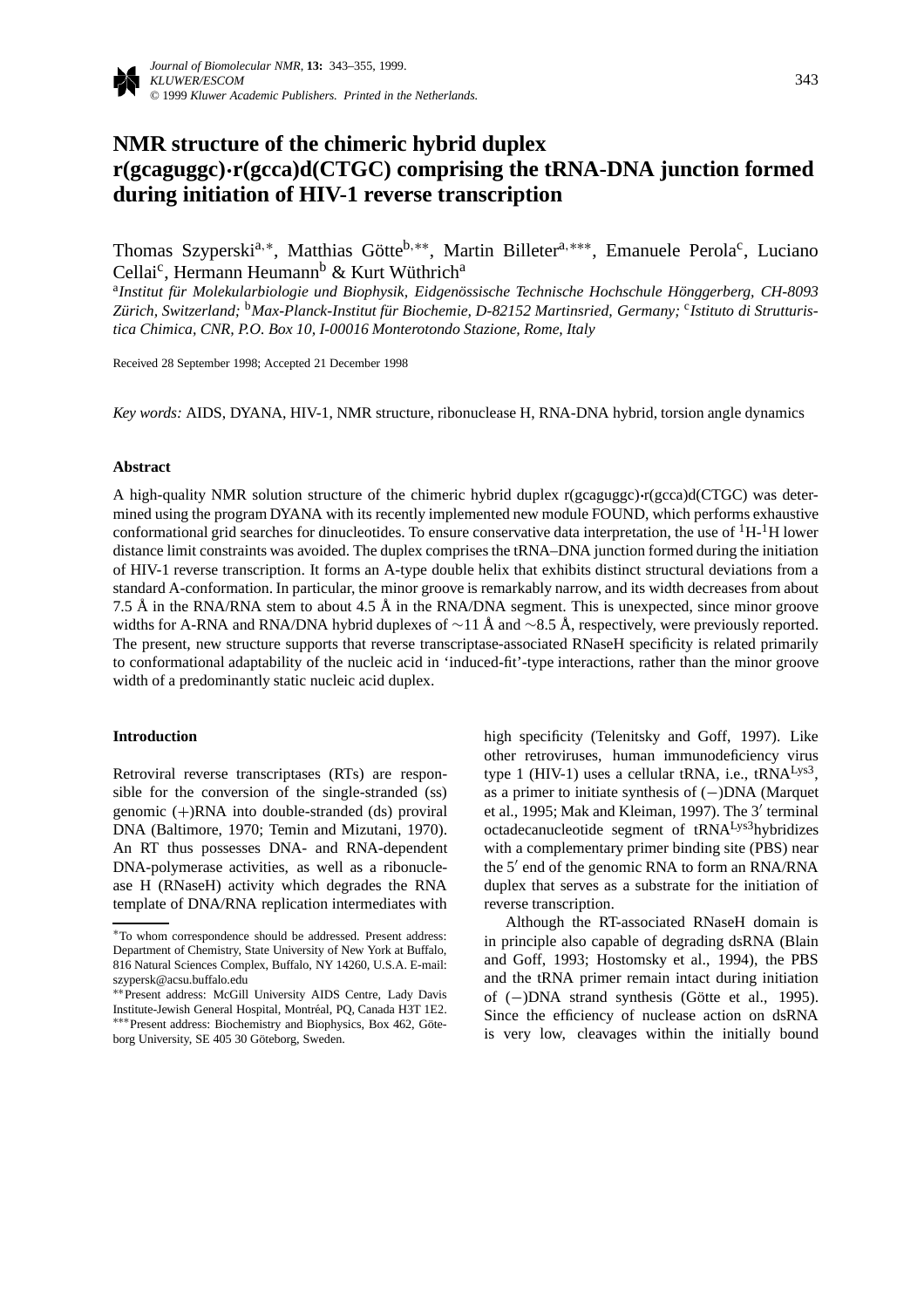RNA/RNA duplex are seen exclusively in stalled RT $tRNA<sup>Lys3</sup>/(+)RNA$  complexes (Götte et al., 1995). X-ray (Arnott et al., 1986; Horton et al., 1996) and NMR (Fedoroff et al., 1993; Lane et al., 1993) studies revealed that DNA/RNA hybrid duplexes adopt heteromerous conformations, that are intermediate between standard A and B double helices. Such hybrid duplexes are characterized by an intermediate minor groove width, and it has been proposed (Fedoroff et al., 1993; Lane et al., 1993) that the minor groove width is a major structural determinant for RNaseH specificity. In particular, a molecular model of an RNaseH–DNA/RNA hybrid complex derived from the NMR structure of a DNA/RNA hybrid and the X-ray crystal structure of *Escherichia coli* RNaseH, which is a structural homologue (Davies et al., 1991) of RT RNaseH, suggested that several crucial RT–duplex interactions cannot be formed as long as dsRNA presents a wide and shallow minor groove to the enzyme (Fedoroff et al., 1993).

At a later stage of reverse transcription, i.e., during synthesis of the so-called  $(+)$ -strand strong stop DNA, RT encounters the  $3'$  end of the tRNA primer, which now serves as a template for synthesis of a DNA copy of the PBS (Telenitsky and Goff, 1997). A specific RNaseH cut, located one nucleotide upstream of the DNA–tRNA junction, then removes the tRNA primer from the  $(-)$ DNA strand (Furfine et al., 1991; Smith et al., 1992). The NMR solution structure (Fedoroff et al., 1996) of the chimeric hybrid octamer d(GCAGTGGC)**·**r(gcca)d(CTGC) (lower case and upper case letters are used to represent ribonucleotides and deoxyribonucleotides, respectively), which includes the aforementioned DNA–tRNA junction, seemed to provide further support for the hypothesis (Fedoroff et al., 1993, 1996, 1997; Lane et al., 1993; Salazar et al., 1994, 1996; Zhu et al., 1995; Horton et al., 1996; Han et al., 1997; Bachelin et al., 1998) that tuning of the minor groove width of the free nucleic acid confers RNaseH specificity. To obtain additional insight into the structural features of oligonucleotide duplexes that govern RNaseH specificity, we determined the NMR solution structure of the chimeric hybrid octamer r(gcaguggc)**·**r(gcca)d(CTGC) (Figure 1), which comprises the tRNA–DNA junction formed during the initiation of (−)DNA strand synthesis, and represents the first solution structure of a chimeric RNA/RNA–DNA hybrid duplex.



*Figure 1.* Spectral region of a 2D  $[$ <sup>1</sup>H,<sup>1</sup>H]-NOESY spectrum of r(gcaguggc) $\cdot$ r(gcca)d(CTGC) comprising the  $\omega_1$  (H1')/ $\omega_2$ (H6,H8) connectivities. The spectrum was recorded with  $\tau_{\rm m} = 33$  ms at a <sup>1</sup>H resonance frequency of 750 MHz (T = 25 °C, duplex concentration 1.5 mM solution, D2O buffer: 100 mM NaCl, 20 mM  $Na<sup>+</sup>$ -phosphate, 1 mM EDTA, pD 7.0). The chemical shift positions of the base protons in the individual nucleotides are given at the top, and connectivities are indicated with arrows (red: RNA strand; green: chimeric strand). The numbering of the nucleotides is given in the lower left part, and  ${}^{1}H-{}^{1}H$  upper distance limit constraints for sequential connectivities are indicated near the corresponding cross peaks. The high accuracy of these input constraints is evidenced by the fact that the actual distances in the 20 energy-refined DYANA conformers (Table 1) are all shorter than these values within a range of 0.5 Å. Two interstrand  $H2-H1'$  NOEs, for which the intensities correlate with the minor groove width (Chuprina et al., 1991b), are indicated in boxes and are assigned. Cross peaks arising from impurities are labeled with asterisks.

#### **Materials and methods**

#### *Sample preparation*

r(gcaguggc) and r(gcca)d(CTGC) were synthesized on a 1 µmol scale on an Applied Biosystems 392/8 synthesizer using the standard phosphoramidite method. Crude products were HPLC-purified and analyzed on 20% polyacrylamide-7 M urea gels to confirm the correct length and the sequence using the guaninespecific ribonuclease T1. Fractions containing the RNA and the RNA–DNA strand were separately pooled and lyophilized. After repeated washing with ethanol, the nucleic acids were dissolved in an aque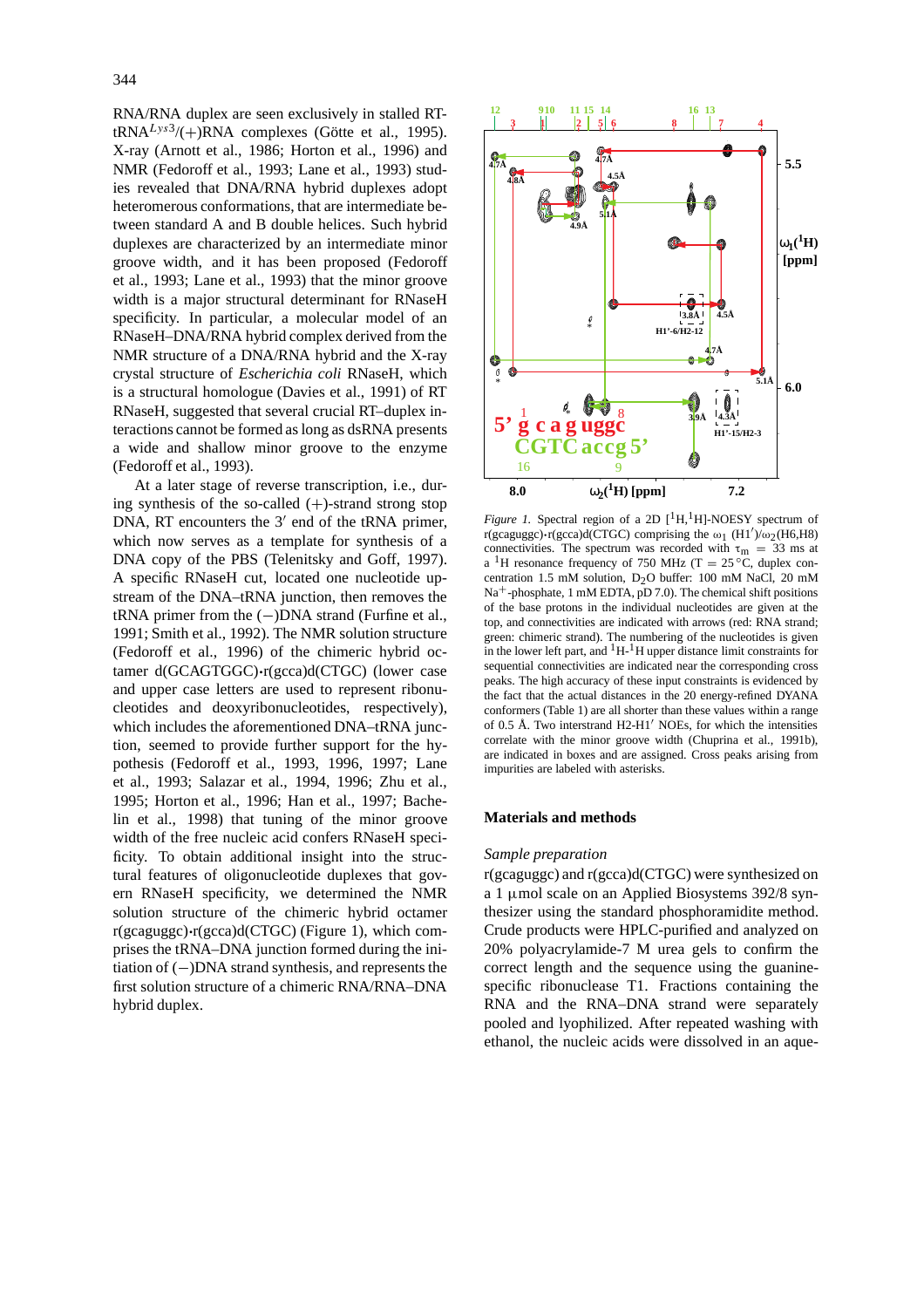*Table 1.* Statistics for the structure determination of (gcaguggc)**·**(gccaCTGC) using DYANA

| <b>Experimental constraints</b>                                                                                                                         |                               |
|---------------------------------------------------------------------------------------------------------------------------------------------------------|-------------------------------|
| Assigned constraining NOE peaks <sup>a</sup>                                                                                                            | 286                           |
| Dihedral angles constrained by J-couplings                                                                                                              | 54                            |
| Hydrogen bonds <sup>b</sup>                                                                                                                             | 16                            |
| Input for the DYANA structure calculation                                                                                                               |                               |
| NOE upper distance limits                                                                                                                               | 287                           |
| Hydrogen bond distance constraints <sup>c</sup>                                                                                                         | 32                            |
| Ring closure distance constraints <sup>c</sup>                                                                                                          | 80                            |
| Dihedral angle constraints <sup>d</sup>                                                                                                                 | 149                           |
| Stereospecific assignments <sup>e</sup>                                                                                                                 |                               |
| $H5'/H5''$ (c <sub>2</sub> -g <sub>7</sub> , C <sub>13</sub> -G <sub>15</sub> )                                                                         | 9 out of 16                   |
| $H2'/H2''$ (C <sub>13</sub> -C <sub>16</sub> )                                                                                                          | 4 out of 4                    |
| <b>Residual DYANA</b> target function <sup>f</sup>                                                                                                      | $0.82 \pm 0.06 \text{ Å}^2$   |
| <b>Residual constraint violations</b>                                                                                                                   |                               |
| NOE upper distance: number $> 0.1 \text{ Å}$ g                                                                                                          | 2.5                           |
| maximum                                                                                                                                                 | $0.17 \text{ Å}$              |
| Dihedral angle: number $> 2^{\circ}$ g                                                                                                                  | 0.4                           |
| maximum                                                                                                                                                 | $2.8^\circ$                   |
| van der Waals energy <sup>g</sup> (AMBER force field)                                                                                                   | $-120$ kcal mol <sup>-1</sup> |
| Average rmsd values and their standard deviations calculated relative to the mean<br>coordinates for all heavy atoms of different nucleotide selections |                               |
| $2 - 7$ and $10 - 15$                                                                                                                                   | $0.51 \pm 0.13$ Å             |

| $2 - i$ and $10 - 15$ | $0.31 \pm 0.13$ A |
|-----------------------|-------------------|
| $3-6$ and $11-14$     | $0.38 \pm 0.08$ Å |
| $1 - 16$              | $1.11 \pm 0.19$ Å |
|                       |                   |

<sup>a</sup>350 NOE cross peaks were assigned and translated into  ${}^{1}H$ -<sup>1</sup>H upper distance constraints, and for 42 peaks with extensive overlap with other peaks the constraint was set to 5.5 Å. Of these 392 distance constraints, 286 were meaningful, i.e. truly constraining the conformation. Seventeen of the constraining limits correspond to interstrand NOEs.

bHydrogen bond constraints were introduced for the six central Watson–Crick base pairs of the duplex. These were inferred from the observed imino proton exchange rate constants.

cTwo distance limits were included for each hydrogen bond, and five limits per ribose moiety were applied to enforce ring closure. These supplementary distance constraints were omitted during the energy minimization. dOutput of the grid search performed with the FOUND module of DYANA.

eStereospecific assignments were either obtained using the FOUND module of DYANA or the program GLOMSA, or were inferred from chemical shifts.

f Before energy-minimization.

<sup>g</sup>Value averaged over the 20 energy-refined DYANA conformers.

ous buffer containing 50 mM NaCl, 10 mM sodiumphosphate at pH 7.0, and 0.5 mM perdeuterated ethylene-diaminetetraacetic acid (EDTA) (Cambridge Isotope Laboratories, Andover, MA, U.S.A.). Subsequently the samples were dialyzed for 72 h against the same buffer using a 1 kDa cut-off membrane. Duplex formation was achieved by titrating the RNA strand

with the chimeric strand. The titration was monitored by observation of the single  $T_{14}$ -CH<sub>3</sub> group in 1D <sup>1</sup>H NMR spectra (the methyl resonance is shifted by about 0.3 ppm upfield upon duplex formation). The high signal-to-noise ratio achieved in these spectra allowed to check on the desired 1:1 stoichiometry of the two strands to within 2%. The solution of the du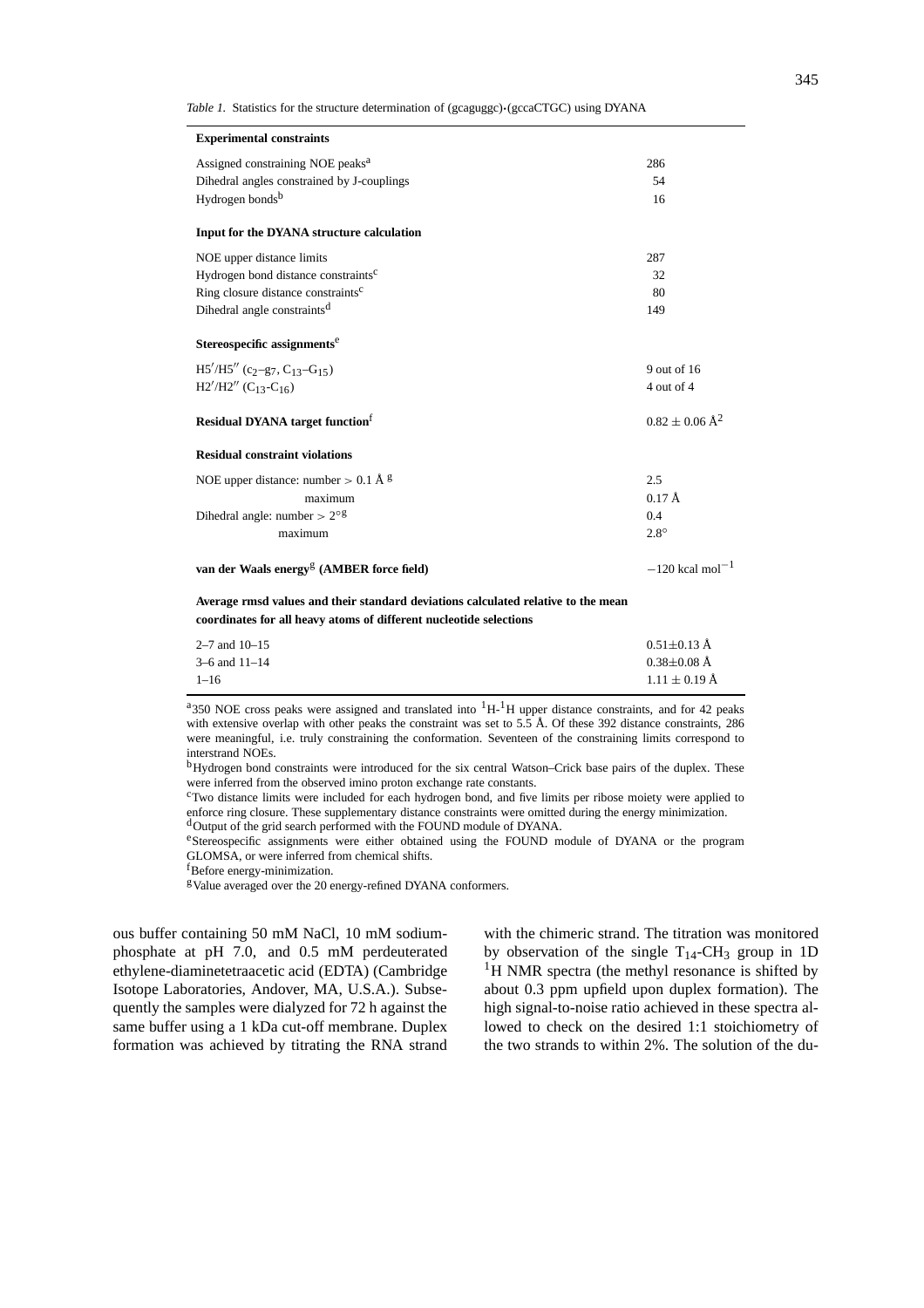plex (1.1 ml) was then lyophilized and dissolved in 550 µl of either D<sub>2</sub>O buffer or 90% H<sub>2</sub>O/10% D<sub>2</sub>O buffer, yielding a final duplex concentration of about 1.5 mM (100 mM NaCl, 20 mM Na-phosphate, 1 mM perdeuterated EDTA, pH 7.0).

#### *NMR and CD spectroscopy*

Circular dichroism (CD) spectra recorded for the duplex r(gcaguggc)**·**r(gcca)d(CTGC) between 20 and 80 °C yielded a melting temperature of about  $55^{\circ}$ C, and the spectra recorded between 20 and 35 ◦C were virtually identical. However, 1D <sup>31</sup>P NMR spectra revealed a change of the 31P chemical shift of  $c_2$  between 30 and 35 °C, indicating increased fraying of the DNA/RNA duplex segment. Hence, NMR measurements were performed at 25 ◦C using Bruker AMX500/AMX600 and Varian UNITY750+ NMR spectrometers. (A) 2D <sup>1</sup>H-spectra recorded in D<sub>2</sub>O:  $2QF-COSY$  (Rance et al., 1983) (<sup>1</sup>H-resonance frequency 600 MHz,  $t_{1,max} = 150$  ms,  $t_{2,max} = 205$  ms, total measurement time 23 h); *E. COSY* (Griesinger et al., 1985) (600 MHz, 88 ms, 205 ms, 16 h); *clean* [ <sup>1</sup>*H,* <sup>1</sup>*H*]-*TOCSY* (Griesinger et al., 1988) (750 MHz, 133 ms, 128 ms, 20 h;  $\tau_{\rm m}$  = 30 ms; 600 MHz, 90 ms, 102 ms, 18 h, τ<sub>m</sub> = 90 ms); [<sup>1</sup>*H*, <sup>1</sup>*H*]-*NOESY* (Anil Kumar et al., 1980) (750 MHz, 86 ms, 128 ms, 82 h,  $\tau_m$  = 33 ms, zero-quantum suppression (Otting et al., 1990) for ribose protons; recycle time 5 s; 600 MHz, 102 ms, 205 ms, 36 h, three experiments with  $\tau_{\rm m}$  = 50 ms, 150 ms and 300 ms, respectively, recycle time 10 s).  $2D<sup>1</sup>H$ -spectrum recorded in H2O: [ <sup>1</sup>*H,* <sup>1</sup>*H*]-*NOESY* (750 MHz, 86 ms, 128 ms, 52 h,  $\tau_{\rm m}$  = 35 ms, water suppression using WA-TERGATE (Piotto et al., 1992), recycle time 10 s). (B) Heteronuclear 2D experiments recorded in  $D_2O$ :  $[$ <sup>31</sup> P, <sup>1</sup>H]-*COSY* (Sklenář and Bax, 1987) (500 MHz, 60 ms, 51 ms, 12 h); [ <sup>13</sup>*C,* <sup>1</sup>*H*]-*HSQC* (Bodenhausen and Ruben, 1980) for the sugars and the base C5H groups (600 MHz, 21 ms, 51 ms, 96 h);  $[^{13}C, ^{1}H]$ -*HSQC* for the other base resonances (600 MHz, 21 ms, 51 ms, 48 h). The spectra were processed and analyzed using the programs PROSA (Güntert et al., 1992) and XEASY (Bartels et al., 1995), respectively.

# *Resonance assignments and collection of conformational constraints*

Sequential  ${}^{1}$ H resonance assignments were obtained using standard protocols based on the observation of  ${}^{1}H$ - ${}^{1}H$  NOEs (Figure 1). The spin system identification was achieved using the 2D 2QF-COSY, TOCSY,  $[{}^{13}C, {}^{1}H]$ -HSQC (Figure 2) and  $[{}^{31}P, {}^{1}H]$ -COSY experiments (Wüthrich, 1986; Varani and Tinoco, 1991). Except for the RNA hydroxyl protons, the amino protons of A and G, and the imino protons of the terminal nucleotides  $g_1$  and  $g_9$ , complete <sup>1</sup>H resonance assignments were obtained.  $^{13}$ C chemical shifts were obtained for all <sup>1</sup>H-bound carbons, except for C4' of  $g_1-g_7$  and  $c_{10}-a_{12}$ , and for C2' of  $g_4$  and  $g_6$ . All  $^{31}P$  chemical shifts except those of  $g_6$  and  $c_{10}$ were assigned, and the  $[^{31}P, {}^{1}H]$ -COSY experiment revealed the absence of strongly downfield shifted <sup>31</sup>P resonances. The chemical shifts have been deposited in the BioMagResBank (http://www.bmrb.wisc.edu; accession number: 4247).

 ${}^{1}H-{}^{1}H$  upper distance limits (Table 1) were derived from the 750 MHz NOESY spectra using the isolated spin pair approximation (Wüthrich, 1986). Comparison of NOE cross peaks observed in the 750 MHz spectrum recorded with  $\tau_{mix}$  = 33 ms/recycle time 5 s, and in the 600 MHz spectrum recorded with  $\tau_{\text{mix}} = 50$  ms/recycle time 10 s revealed that upper distance limits derived from the 750 MHz spectrum were up to 5% shorter than those derived from the 600 MHz spectrum, which is due to the shorter  $T_1$ relaxation times of deoxyribose when compared with ribose protons (Wang et al., 1992). Since a recycle time of 10 s would yield a prohibitively long measurement time for a NOESY spectrum recorded with zero-quantum suppression, upper distance limits involving deoxyribose protons were relaxed by 5% to ensure conservative data interpretation. Hydrogen bond constraints (upper and lower distance limits of 2.25 Å and 2.15 Å for the hydrogen–acceptor distance, and of 3.25 Å and 3.15 Å for the donor–acceptor distance, respectively) were inferred from imino proton exchange rates,  $k_{NH}$ , for the central six base pairs. The rates were estimated from the relative intensities of the diagonal peaks and the cross peaks at  $\omega_1(H_2O)$ in the NOESY spectrum recorded in  $H_2O$ .  $k_{HN}$  values are:  $G_{15} \approx 4 s^{-1}$ ;  $T_{14} \approx 2 s^{-1}$ ;  $G_4 \approx 3 s^{-1}$ ;  $u_5 \approx 4 \text{ s}^{-1}$ ;  $G_6 \approx 1 \text{ s}^{-1}$ ;  $G_7 \approx 1 \text{ s}^{-1}$ . The values reflect protection factors of about  $10<sup>4</sup>$  relative to the free nucleotides (Wüthrich, 1986), and thus provide experimental evidence for the formation of Watson–Crick base pairs (Guéron and Leroy, 1995). The terminal imino protons could not be observed by  $1D<sup>1</sup>H NMR$ , so that no constraints were introduced for the terminal base pairs (a test calculation revealed that the addition of constraints for these hydrogen bonds did not lead to an increase in residual constraint violations).  ${}^{3}J_{H1'H2'}$  values of riboses were extracted by inverse Fourier transformation of in-phase multiplets (Szyper-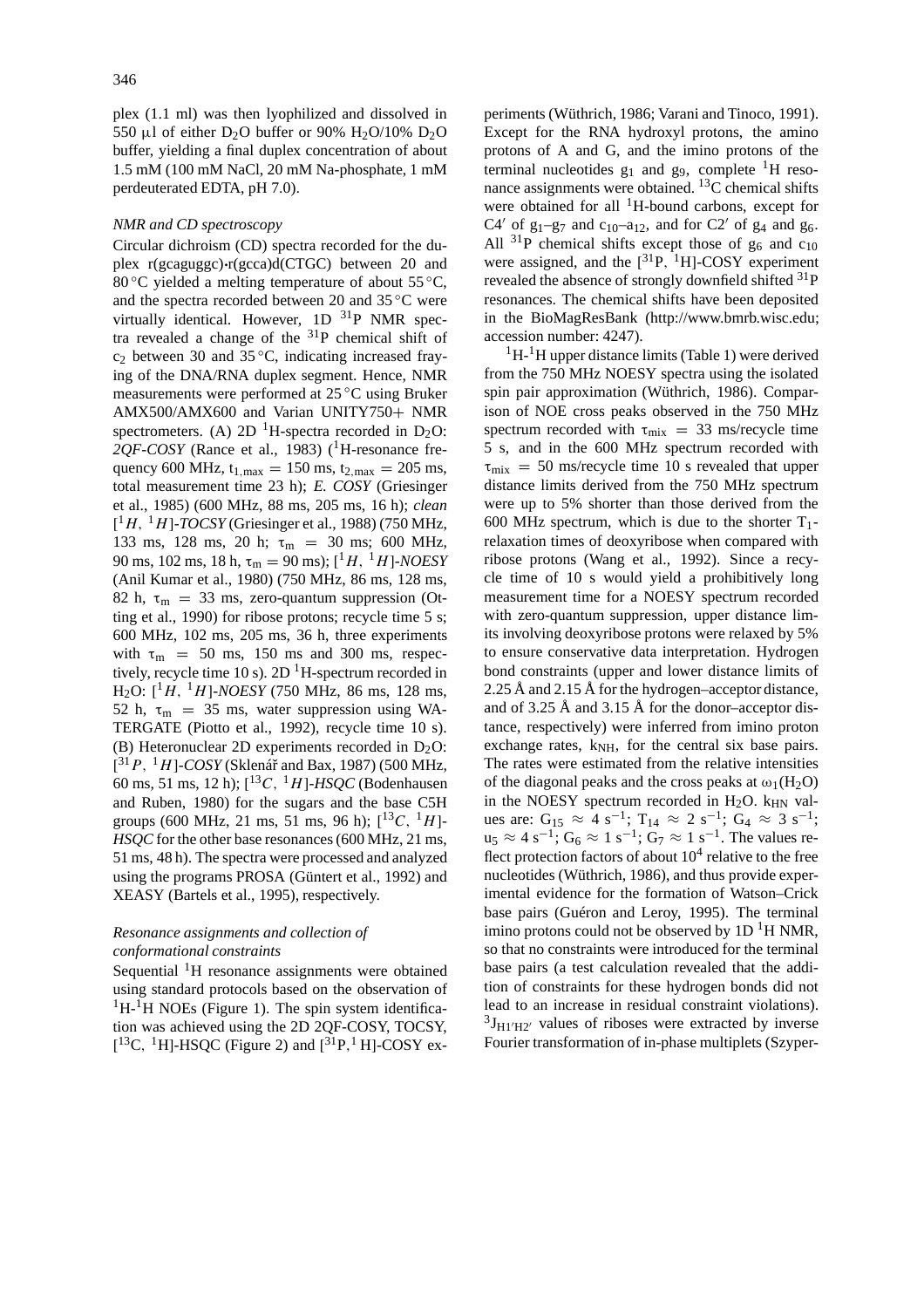

*Figure 2.* 2D [<sup>13</sup>C,<sup>1</sup>H]-HSQC spectrum recorded for the sugar moieties of r(gcaguggc)•r(gcca)d(CTGC). Solid and dashed contour lines represent positive and negative peaks, respectively; the resonances of T<sub>14</sub>-CH<sub>3</sub> and 2<sup>'</sup> of the DNA have been folded along  $\omega_1$ . The dashed rectangles identify spectral regions of specified carbon types, and resonance assignments are identified with the sequence location of the corresponding nucleotide according to the numbering shown in Figure 1. For clarity, the assignments in the region comprising  $2'$ -RNA and  $3'$ resonances have been omitted. The solid rectangle in the 5'-region identifies the spectral region shown in the insert in the upper right. Cross peaks of stereospecifically assigned methylene protons are denoted in italics (for deoxyriboses, H2' resonates upfield from H2" and, except for  $G_{15}$ , H5<sup>t</sup> resonates upfield from H5<sup>'</sup>). The chemical shifts are relative to internal 2,2-dimethyl-2-silapentane-5-sulfonate sodium salt (<sup>1</sup>H) resonance frequency: 600 MHz; same sample as in Figure 1;  $T = 25 \degree C$ ). Cross peaks arising from impurities are labeled with asterisks.

ski et al., 1992) from the NOESY spectrum recorded with  $\tau_{\rm m}$  = 300 ms.  ${}^{3}J_{\rm H1' H2'}$  and  ${}^{3}J_{\rm H1' H2''}$  values of the deoxyribose rings were measured by E.COSY. For  $g_1 - c_8$  and  $g_9 - C_{13}$ ,  ${}^3J_{H1'H2'}$  < 2 Hz yielded the constraint  $v_1 \leq -20^\circ$ , corresponding to a range of [−96°,24°] for the pseudorotation angle. For T<sub>14</sub>-G<sub>15</sub>, the  ${}^{3}J_{\text{H1}'\text{H2}'}$  values (T<sub>14</sub>: 6.8 Hz; G<sub>15</sub>: 8.0 Hz), the sum of couplings to H3' (T<sub>14</sub>: 17 Hz; G<sub>15</sub>: 13 Hz) and the  $H1'$ -H4' NOE upper distance limits (T<sub>14</sub>: 3.7 Å; G<sub>15</sub>: 3.6 Å) reflect conformational averaging, i.e., rapid repuckering, for the deoxyribose rings, and therefore no angle constraints were derived from  $3J_{HH}$  for these deoxyribonucleotides. Figure 3 affords the dihedral angle constraints that were derived for the dihedral angles  $\beta$ ,  $\gamma$  and  $\epsilon$ . For c<sub>2</sub>-c<sub>8</sub>, a<sub>12</sub>, and T<sub>14</sub>-C<sub>16</sub>, which exhibited neither a  $P-H5'$  nor a  $P-H5''$  correlation in  $[^{31}P, {^{1}H}$ ]-COSY (indicating  $^{3}J_{PH5'}$  and  $^{3}J_{PH5''}$ *<*5 Hz), the β-angle was constrained (Wijmenga et al., 1993) to  $180^\circ \pm 20^\circ$ . A very weak P-H correlation was observed for  $C_{13}$ , and the β-constraint was relaxed to  $180^\circ \pm 40^\circ$ . For c<sub>10</sub> and c<sub>11</sub>, the position of one of the potential P-H correlations coincided with other P- $H3'$  or P-H4 $'$  peaks, so that only the information that either  $3J_{PH5}$ <sup>o</sup> or  $3J_{PH5}$ <sup>o</sup> < 5 Hz could be translated into a β-constraint (180°  $\pm$  20° or 45°  $\pm$  25° or -45°  $\pm$ 25<sup>°</sup>). All β-constraints are in agreement with the H5<sup> $'$ </sup> and H5" NOESY line widths (Kim et al., 1992). Angle constraints for  $\gamma$  (c<sub>2</sub>-g<sub>7</sub>, c<sub>10</sub>, c<sub>11</sub>: 60°  $\pm$  30°; a<sub>12</sub>: 60°  $\pm$  40° or  $-120^{\circ} \pm 40^{\circ}$ ; C<sub>13</sub>: 60°  $\pm$  40° or  $-110^{\circ} \pm$ 20°; T<sub>14</sub>, G<sub>15</sub>: 60°  $\pm$  60° or  $-120$ °  $\pm$  50°; C<sub>16</sub>: 60°  $\pm$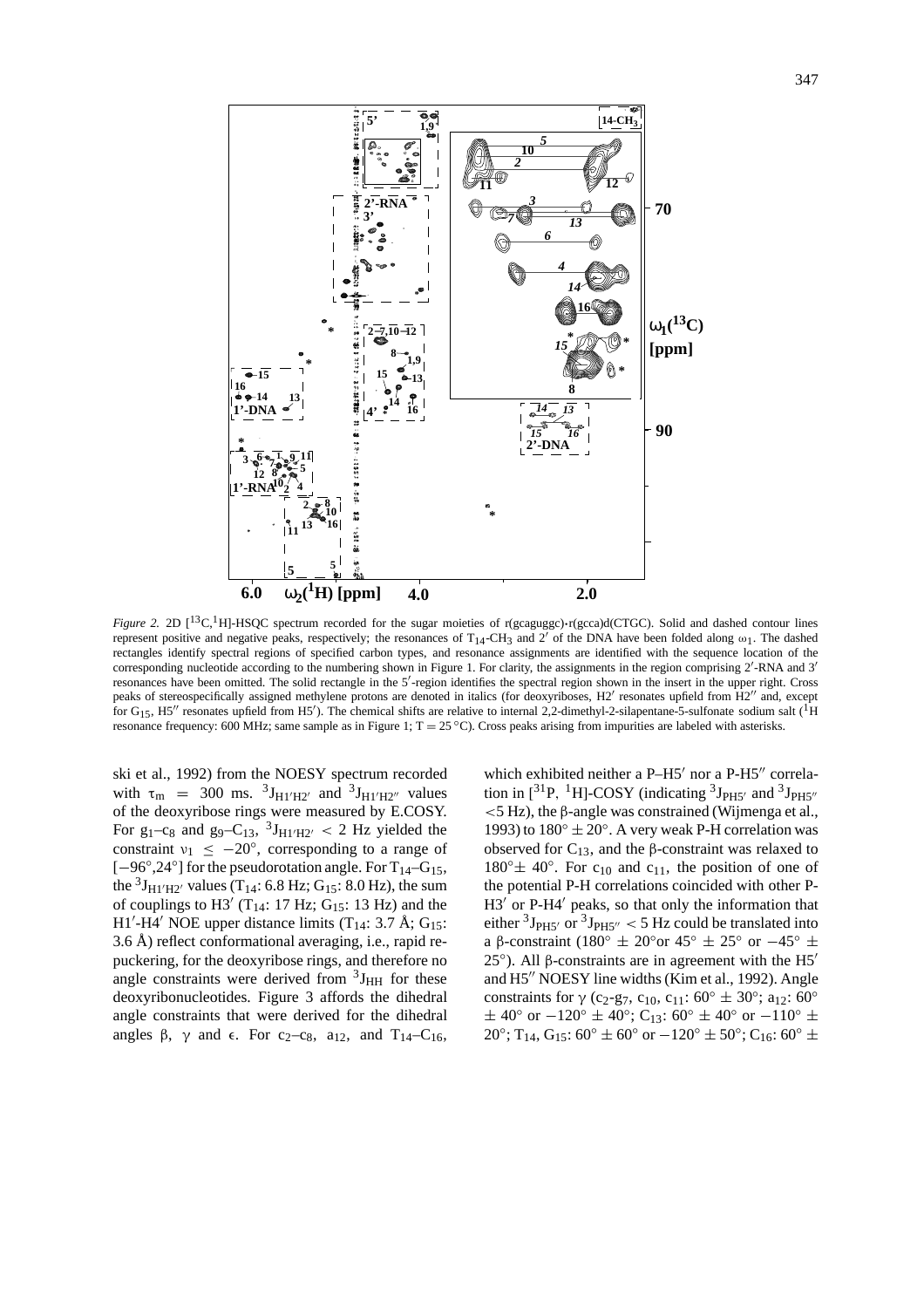60° or  $-110$ °  $\pm 20$ °) and for  $\epsilon$  (c<sub>2</sub>-g<sub>7</sub>:  $-40$ °  $\pm 30$ °;g<sub>9</sub>, a<sub>12</sub>:  $-110^{\circ} \pm 150^{\circ}$ ; c<sub>10</sub>, c<sub>11</sub>:  $-40^{\circ} \pm 30^{\circ}$  or 165<sup>°</sup>  $\pm 30^\circ$ ; C<sub>13</sub>–G<sub>15</sub>:  $-120^\circ \pm 130^\circ$ ) were derived from  $H4'$  and  $H3'$  resonance line widths, respectively (Kim et al., 1992).

#### *Structure calculation*

The intranucleotide and sequential upper distance limits and the dihedral angle constraints were translated into dihedral angle constraints using the FOUND module (Güntert et al., 1998) of DYANA (Güntert et al., 1997), which performs a grid search for allowed conformations in the space spanned by the nine torsion angles describing a dinucleotide segment. The FOUND calculation also provided stereospecific assignments for  $H2' / H2''$  of the deoxyribose rings, and for  $H5'/H5''$  of  $c_2$ ,  $g_4$  and  $g_7$ . Additional stereospecific H5 $^{\prime\prime}$ H5<sup> $^{\prime\prime}$ </sup> assignments for g<sub>6</sub> and for C<sub>13</sub>-G<sub>15</sub> were obtained from initial structure calculations using the program GLOMSA (Güntert et al., 1991). The stereospecific  $H5'/H5''$  assignments of the RNA strand coincide in all instances with the previously observed correlation between the chemical shift differences  $\delta$ (H5')- $\delta$ (H5'') and the C5' chemical shift in dsRNA (Marino et al., 1994; Klinck et al., 1997). We therefore used the chemical shifts (Figure 2) to obtain additional  $H5'/H5''$  stereospecific assignments for  $a_3$ and u5. The input for the final DYANA structure calculation, which also included constraints to close the sugar rings (C4'-O4': 1.41 Å, C4'-C1': 2.40 Å, C5'-O4': 2.39 Å, H4'-O4': 2.12 Å), is listed in Table 1. The calculation was started with 100 randomized structures and the resulting 20 DYANA conformers with the lowest target function values were subjected to restrained energy minimization using the AMBER force field (Weiner et al., 1986) as implemented in the program OPAL (Luginbühl et al., 1996). Minimization parameters included a water shell of 15 Å thickness, a constant dielectric, the TIP3P water model and a cutoff of 15 Å. Upper distance limits and dihedral angle constraints were enforced as described in Fernandez et al. (1997). No hydrogen bond constraints were used during energy minimization. Coordinates and NMR constraints of r(gcaguggc)**·**r(gcca)d(CTGC) have been deposited in the Brookhaven Protein Data Bank, accession number 1byx. Figures 4 and 5 were generated using the program MOLMOL (Koradi et al., 1996).

## **Results and discussion**

#### *NMR structure of r(gcaguggc)***·***r(gcca)d(CTGC)*

In view of the limited proton chemical shift dispersion of the ribose moieties we recorded 2D  $[^{13}C, ^{1}H]$ -HSQC spectra at natural  $^{13}$ C abundance (Figure 2) to obtain nearly complete  ${}^{1}$ H resonance assignments. This then provided the starting point for the collection of a large number of rather accurate  ${}^{1}H-{}^{1}H$  upper distance constraints from NOESY spectra recorded with very short mixing times at a  ${}^{1}$ H resonance frequency of 750 MHz (Figure 1). In addition, vicinal spin-spin couplings were experimentally derived that constrain the allowed value ranges for the torsion angles β,  $γ$ and  $\epsilon$  (Figure 3, red color) and the sugar ring pucker (asterisk for δ in Figure 3). These experimental data on the torsion angles, combined with upper distance limits from intranucleotide and sequential NOEs, were used as input for grid searches over the dinucleotide conformational spaces, using the newly implemented FOUND module of DYANA (Güntert et al., 1998). The calculations for each dinucleotide segment followed closely the example given by Güntert et al. (1998), where smaller fragments were considered before performing the final nine-dimensional grid search for segments comprising two nucleotides i and  $i+1$ . The nine variables were the torsion angles  $\epsilon$  and  $\zeta$ of nucleotide i,  $\alpha$ ,  $\beta$  and  $\gamma$  of nucleotide i+1, and the sugar puckers and  $\chi^1$  angles of both nucleotides. Except for the few interstrand NOEs (Table 1), all NOE distance constraints are considered in this approach. FOUND thus makes use of more than 90% of the measured NOE distance constraints to derive torsion angle constraints for use as input for the final DYANA structure calculation. In fact, we obtained quite tight constraints on the value ranges for all torsion angles, including the backbone dihedral angles  $\alpha$ and  $\zeta$  for which no scalar coupling constraints can be derived (Figure 3, green color). This allowed, for the first time, to follow a conservative structure determination protocol (Wüthrich, 1986) for an oligonucleotide double helix using exclusively upper limit NOE distance constraints and scalar couplings. The statistical parameters for the resulting 20 energy-refined conformers, calculated to represent the NMR structure, demonstrate that this approach allowed determination of a high-quality structure for this oligonucleotide duplex (Table 1, Figure 4). To assess the possible impact of the additional use of  $^1H^{-1}H$  lower distance limit constraints supplementing those derived from the van der Waals radii, 198 well-resolved cross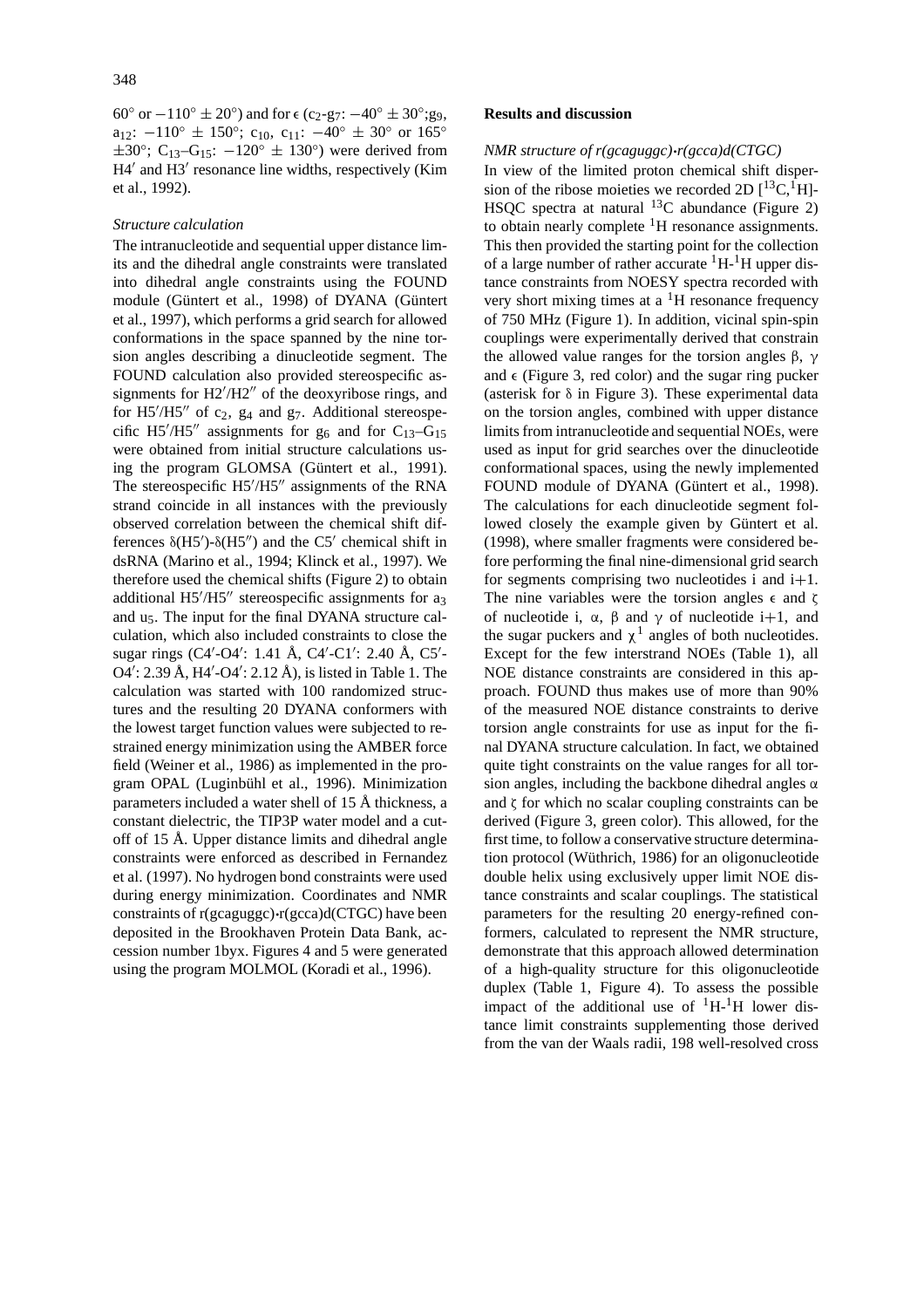

*Figure 3.* Backbone and glycosidic dihedral angles of the six non-terminal base pairs of r(gcaguggc)**·**r(gcca)d(CTGC). The dihedral angles were taken from the 20 best energy-refined DYANA conformers (Table 1) which were ordered according to increasing residual DYANA target function values before energy minimization. The 20 values for each angle are plotted in this order from the center to the periphery, which gives rise to the black lines in the circles. Sections colored in red in the circles of  $\beta$ ,  $\gamma$  and  $\epsilon$  represent the ranges that were excluded by the experimentally determined scalar couplings (see Materials and methods). The green sections represent the dihedral angle ranges that were excluded based on the calculations with the FOUND module of DYANA, using the local NOE distance constraints and the experimental spin–spin coupling constants as input (Table 1). Angles corresponding to the RNA strand and the chimeric strand are shown in the left and right boxes, respectively. The pseudorotation phase angles of the sugar rings are indicated within the circles of δ and were calculated from the corresponding  $v_1$  values assuming a maximal pucker amplitude of 40°. An asterisk indicates that  $v_1$  was constrained due to  $\frac{3J_{\text{H}}}{120}$  < 2 Hz (see Materials and methods). For G15, two conformers exhibited a pseudorotation angle of about 107◦ (given in parentheses). Dihedral angle values for standard A-RNA (Kennard and Hunter, 1991), and A- and B-DNA (Dickerson, 1992) are: α (A-RNA: −68◦, A-DNA: −73◦, B-DNA: −65<sup>°</sup>), β (178°, 173°, 167°), γ (54°, 64°, 51°), δ (82°, 78°, 129°), ε (−153°, −151°, −157°), ζ (−71°, −77°, −80°), χ (−158°, −165◦, −103◦). Note that δ and χ show the largest change when comparing A- and B-type duplexes.



*Figure 4.* Stereoview into the minor groove of the central hexanucleotide segment of r(gcaguggc) r(gcca)d(CTGC). The 3'-end of the chimeric strand shown on the left is located at the top, and selected nucleotides are indicated (the numbering of the nucleotides is shown in Figure 1). The 20 best energy-refined DYANA conformers (Table 1) were superimposed for pairwise minimal rmsd of the heavy atoms of this segment. Color code: phosphodiester backbone, red; deoxyribose rings, cyan; ribose rings, orange; bases, yellow.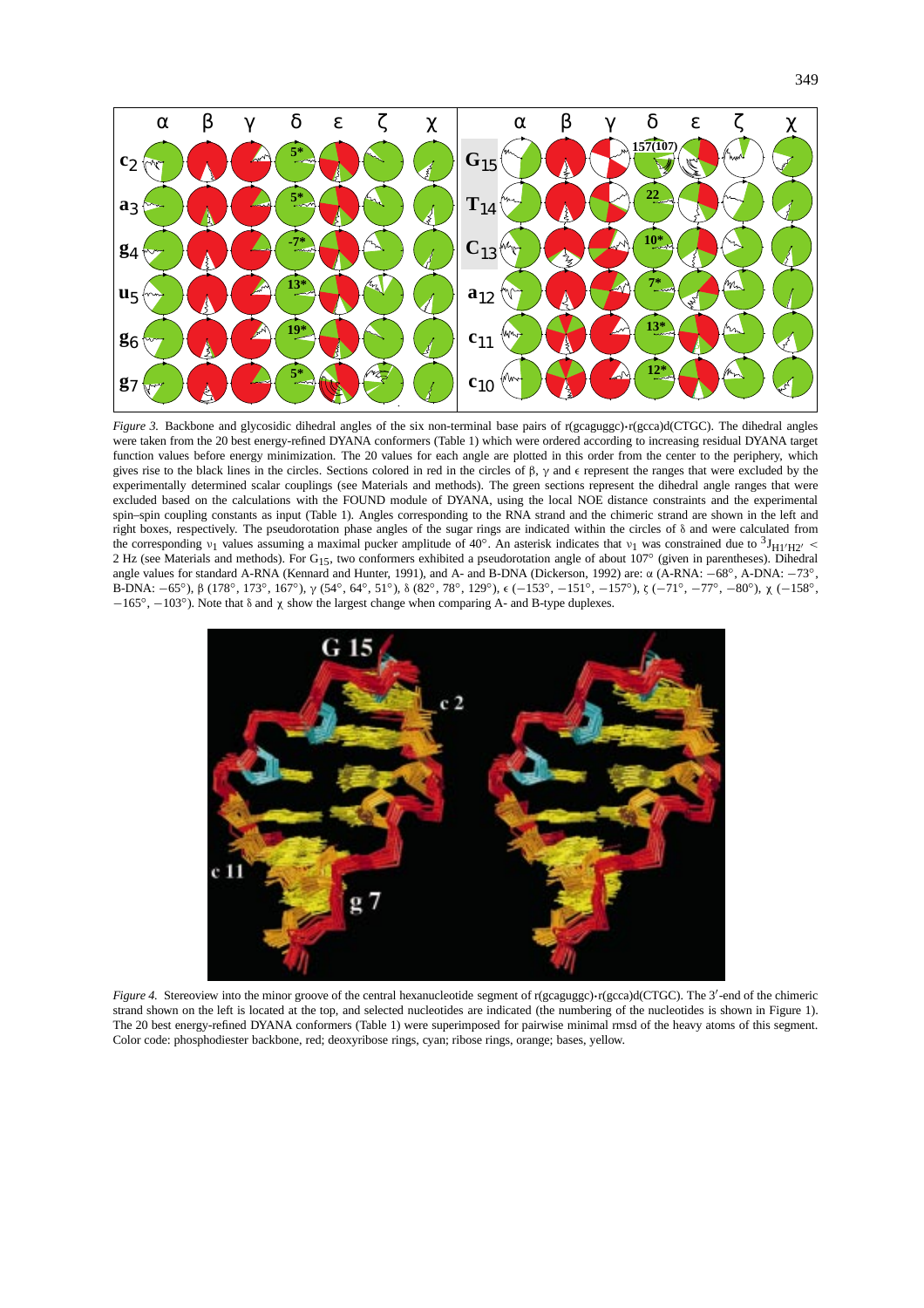peaks of the NOESY spectrum recorded in  $D_2O$  were translated into lower limits according to the relation *lower-limit* =  $0.6 * upper-limit +0.5 \text{ Å}$ , where only lower limits shorter than 3.5 Å were retained. Sixteen additional lower limits of 3.5 Å were derived from the absence of NOE cross peaks. This procedure yielded a total of 191 lower limits which were combined with the constraints listed above. The resulting residual DYANA target function value remained constant  $(0.84 \pm 0.03 \text{ Å}^2)$ , and the average rmsd values calculated for the 20 best energy-minimized DYANA conformers decreased by only about 15% (0.47 Å for nucleotides 2–7 and 10–15: 0.33 Å for 3–6 and  $11-14$ : 0.94 Å for  $1-8$  and  $9-16$ ).

Considering the increased opening rate of the terminal base pairs (see Materials and methods), the following structure analysis is focussed on the six non-terminal base pairs (Figure 1). Figure 3 affords a graphical representation of the backbone and glycosidic dihedral angle values in the 20 individual, energy-refined DYANA conformers. The comparison with standard A- and B-DNA helices (Table 2 and Figure 3) reveals that the structure of r(gcaguggc)**·**r(gcca)d(CTGC) belongs to the 'Afamily' (Figure 5A) but exhibits the following clearcut differences relative to a standard A-duplex. (i) The sugar puckers of all riboses and the deoxyribose of  $C_{13}$ , which is located at the RNA–DNA junction, are in an N conformation (C2'-exo to C3'-endo). In contrast, the  ${}^{3}J_{HH}$  couplings and H1'-H4' NOE upper distance limits (see Materials and methods) indicate rapid repuckering for the deoxyribose rings of  $T_{14}$  and G15. In the framework of a two-state model (Hartmann and Lavery, 1996) assuming rapid interconversion between C2'-*endo* and C3'-*endo*, these data yield ∼50% and ∼70% S conformation for T<sub>14</sub> and G<sub>15</sub>, respectively. Hence, in the  $C_{13}$ -T<sub>14</sub>-G<sub>15</sub> segment we observe an increasing fraction of S conformation towards the  $3'$  end of the chimeric strand. The fact that the population of the S conformer is lower than typically found in B-DNA duplexes (∼80–90%) indicates increased flexibility for the segment of  $T_{14}$ -G<sub>15</sub> when compared with dsDNA. Consistently, the corresponding imino proton exchange rates are faster than those within the RNA segment (see Materials and methods). Reduced populations of S conformer have previously also been reported for the DNA strand in a DNA/RNA hybrid duplex (González et al., 1994), and have been implicated by a recent molecular dynamics simulation of oligonucleotide duplexes (Cheatham et al., 1996). Furthermore, all χ-angles observed for the non-terminal

base pairs are close to the standard value measured for A-helices, with the sole exception of  $G_{15}$  (Figure 3). Overall, the chimeric strand thus shifts from an Alike to a B-like conformation at the dinucleotide segment  $T_{14}$ -G<sub>15</sub>, as is also evidenced by the intensities of the sequential H1'-H6/H8 NOEs observed for the chimeric strand (Figure 1). Notably, the final distance geometry calculation, which was performed without  ${}^{3}$ J<sub>HH</sub>-derived constraints for T<sub>14</sub> and G<sub>15</sub> (see Materials and methods), generated exclusively C3'-endo conformations for  $T_{14}$  while both C2'-endo and C3'*endo* conformations were obtained for G<sub>15</sub> (Figure 3). This finding supports the general notion that proper ring pucker analyses should include measurement of scalar coupling constants (e.g., Wijmenga et al., 1993; Szyperski et al., 1998). (ii) The absence of strongly downfield-shifted  $31P$  resonances is consistent with canonical B<sub>I</sub> conformations ( $\epsilon^t \zeta^-$ ) (Gorenstein et al., 1988) for all deoxyribonucleotides (Figure 3), and the apparently deviating e− values found for some of the 20 energy-refined conformers at  $g_7$  (Figure 3) are very likely due to the fact that this dihedral angle is least well defined by the experimental constraints. Moreover, there are no crankshaft transitions ( $\alpha^{-}\gamma^{+}$  to  $\alpha^{t}\gamma^{t}$ ) (Figure 3), which have in other studies been shown to induce bends in dsRNA (Dock-Bregeon et al., 1989). (iii) Large propeller twists are observed for the two base pairs at the RNA–DNA junction (Figure 5B; Table 2), but there is no evidence for bifurcated interstrand hydrogen bonds (Nelson et al., 1986), and only moderately large buckle and opening angles are found (Table 2). (iv) Except for the last base step, the local slides are closer to an A-form, while the standard value for the twist is intermediate between the standard Aand B-forms (Table 2). (v) The minor groove is narrow, which is directly evidenced by strong interstrand  $H2-H1'$  NOEs (Figure 1), and its width decreases from about 7.5 Å in the dsRNA segment to about 5.5 Å at the RNA–DNA junction and 4.5 Å in the hybrid segment (Figure 5C). This shift is unexpected, considering that the groove width of A-RNA is ∼11 Å (Kennard and Hunter, 1991), and that of DNA/RNA duplexes is ∼8–9 Å (Fedoroff et al., 1993, 1996,1997; Lane et al., 1993; Salazar et al., 1994, 1996; Zhu et al., 1995; Hartmann and Lavery, 1996). In fact, the minor groove width in this chimeric hybrid duplex is close to that of B-DNA, for which a range of  $3.0 \text{ Å}-8.2 \text{ Å}$  has been reported (Dickerson, 1992).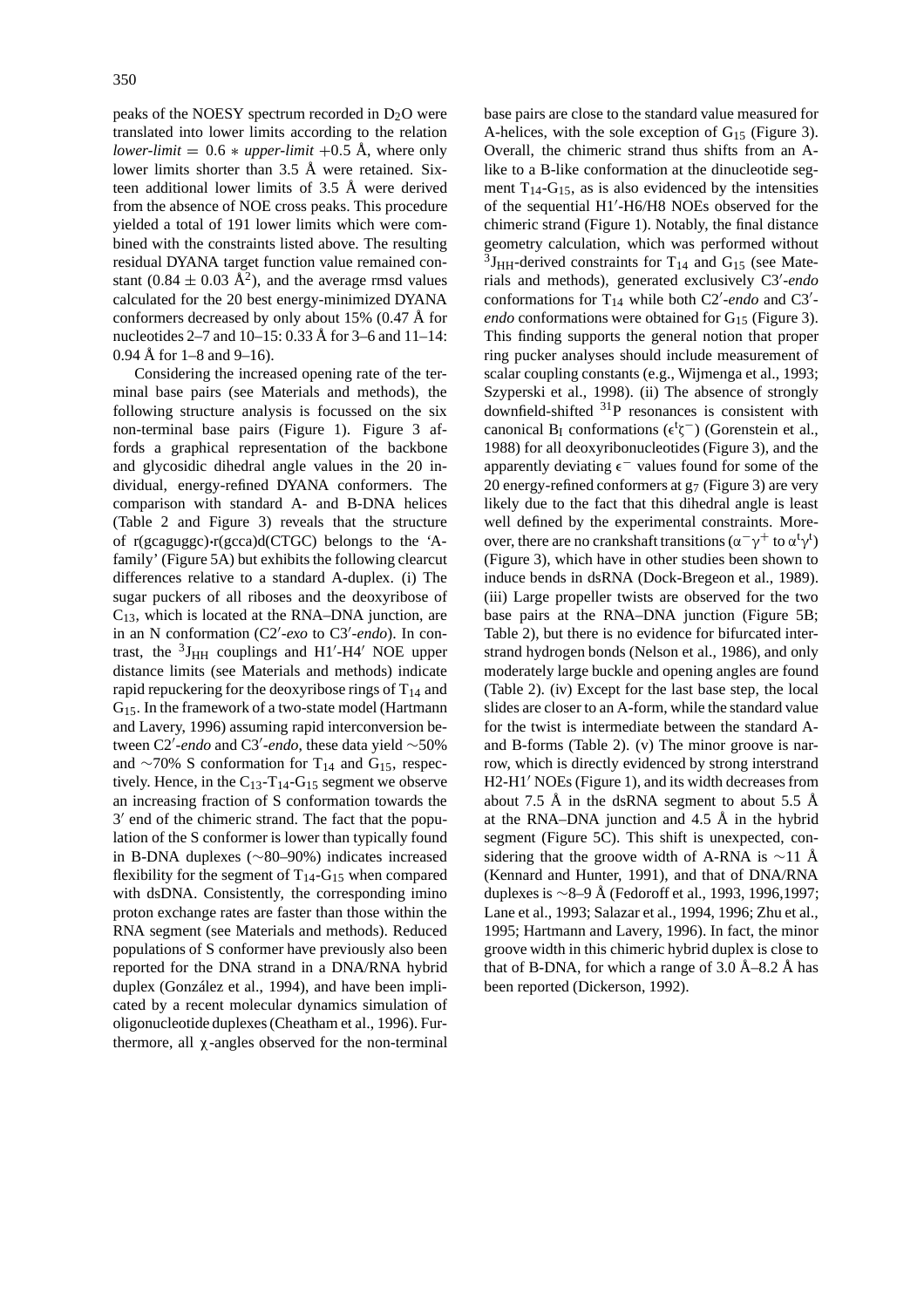*Table 2.* Helix parameters<sup>a</sup> for the non-terminal base pairs of (gcaguggc) $\cdot$ (gccaCTGC)

| Base pair      | Base pair parameters |                 |               |  |  |  |
|----------------|----------------------|-----------------|---------------|--|--|--|
|                | Propeller            | Buckle          | Opening       |  |  |  |
| $c_2-G_{15}$   | $-3.6 \pm 0.1$       | $-6.5 \pm 1.2$  | $1.2 \pm 0.1$ |  |  |  |
| $a_3 - T_{14}$ | $-8.6 \pm 1.4$       | $2.0 \pm 0.6$   | $5.0 \pm 0.8$ |  |  |  |
| $g_4 - C_{13}$ | $-24.0 \pm 0.7$      | $-1.9 \pm 1.4$  | $8.4 \pm 0.1$ |  |  |  |
| $u_5 - a_{12}$ | $-25.8 \pm 0.5$      | $-2.9 \pm 0.5$  | $3.3 \pm 0.9$ |  |  |  |
| $g_6 - c_{11}$ | $-11.6 \pm 0.6$      | $-14.1 \pm 1.4$ | $1.3 \pm 0.2$ |  |  |  |
| $g_7 - c_{10}$ | $-14.0 \pm 0.5$      | $-5.6 \pm 2.2$  | $6.2 \pm 0.8$ |  |  |  |
| Average        | $-14.6$              | $-4.9$          | 4.2           |  |  |  |
| $A-DNA^b$      | $-7.5$               | 0.0             | 0.0           |  |  |  |
| $B-DNA^b$      | $-13.3$              | 0.0             | 0.0           |  |  |  |

| Local base step parameters <sup>c</sup> |
|-----------------------------------------|
|-----------------------------------------|

|                                               | Tilt        | Roll           | Twist          | Shift            | Slide          | Rise            |
|-----------------------------------------------|-------------|----------------|----------------|------------------|----------------|-----------------|
| $c_2-G_15/a_3-T_{14}$                         | $0.2 + 0.2$ | $-7.6 \pm 1.3$ | $28.6 + 0.2$   | $0.88 + 0.01$    | $-1.30 + 0.02$ | $3.65 \pm 0.05$ |
| $a_3 - T_{14}/g_4 - C_{13}$                   | $0.8 + 0.1$ | $-5.9 + 0.5$   | $35.2 + 0.9$   | $-0.04 + 0.04$   | $-1.45 + 0.04$ | $3.61 + 0.03$   |
| $g_4 - C_1$ 3/u <sub>5</sub> -a <sub>12</sub> | $0.6 + 0.1$ | $-1.4 + 0.8$   | $34.9 + 0.6$   | $-0.51 \pm 0.06$ | $-1.16 + 0.01$ | $3.17 + 0.01$   |
| $u_5 - a_{12}/g_6 - c_{11}$                   | $0.9 + 0.3$ | $15.5 \pm 0.1$ | $34.3 \pm 0.3$ | $0.19 + 0.01$    | $-1.23 + 0.01$ | $3.27 + 0.06$   |
| $g_6 - c_{11}/g_7 - c_{10}$                   | $1.4 + 0.1$ | $6.7 + 0.4$    | $30.6 \pm 1.0$ | $0.26 + 0.01$    | $-0.64 + 0.03$ | $3.29 + 0.03$   |
| Average                                       | 0.8         | 1.5            | 32.7           | 0.16             | $-1.15$        | 3.40            |
| $A-DNA^b$                                     | 0.0         | 1.4            | 30.7           | 0.0              | $-1.92$        | 3.44            |
| $B-DNA^b$                                     | 0.0         | 0.9            | 35.6           | 0.0              | 0.08           | 3.38            |

<sup>a</sup>Averaged values (angles in degrees and distances in Å) and their standard deviations calculated for 20 energyrefined DYANA-conformers using the program RNA (Babcock et al., 1994).

<sup>b</sup> From Table 2 in Hartmann and Lavery (1996).

<sup>c</sup>Local parameters as defined in Babcock et al. (1994). For a comparison with global parameters see Hartmann and Lavery (1996).

# *Comparison with the crystal structure of r(gcaguggc)***·***r(gcca)d(CTGC)*

A recent X-ray crystal structure of the presently investigated RNA/RNA–DNA hybrid (Mueller et al., 1998) differs markedly from our NMR solution structure. The crystal structure exhibits C3'-endo sugar conformations for all nucleotides, including the four deoxyribonucleotides. The sugar puckers, along with a small rise per base pair, an average twist value of 33◦ and a uniform minor groove width of 10.1 Å, indicate that the structure very closely resembles an ideal Ahelix in the crystal. In contrast, the NMR structure shows a shift from an A-like to a B-like conformation in the chimeric strand, and a concomitant decrease in the minor groove width. Thus, unlike the crystallographic data, the NMR solution structure points to structural differences between the RNA/RNA and DNA/RNA segments.

Discrepancies between corresponding X-ray crystal and NMR solution structures are well documented for hybrid oligonucleotide duplexes. Crystal structures

of duplexes comprising a chimeric DNA–RNA strand and a complementary DNA strand exhibit nearly ideal A-conformations, irrespective of the number of ribonucleotides and their sequence locations in the chimeric chain (Egli et al., 1992, 1993). Remarkably, a single ribonucleotide has been shown to lock an entire duplex in an A-like conformation (Egli et al., 1993; Ban et al., 1994). In sharp contrast, NMR studies of DNA/DNA–RNA duplexes revealed that these adopt neither A- nor B-type conformations in solution (Fedoroff et al., 1993; Lane et al., 1993). For the crystal structure of the presently studied RNA/DNA– RNA duplex, Mueller et al. (1998) suggested that the RNA strand may induce the formation of the uniform A-conformation. The solution structure disagrees with this suggestion, and there are indications that apparent discrepancies between NMR solution and X-ray crystal structures are presumably attributable to crystal packing forces and dehydration during crystallization (Salazar et al., 1994; Wahl and Sundaralingam, 1995; Fedoroff et al., 1996).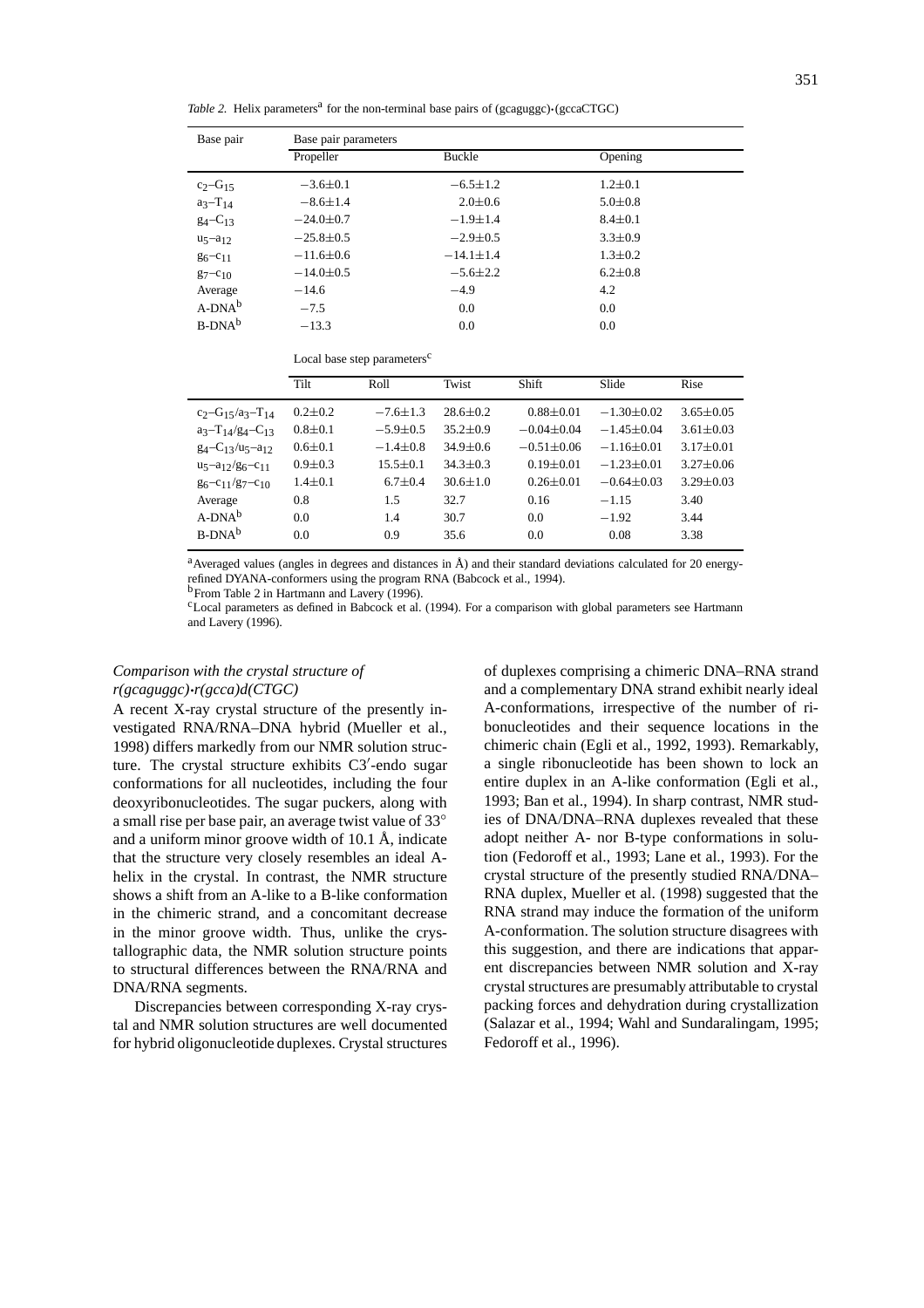

*Figure 5.* Structure of r(gcaguggc)**·**r(gcca)d(CTGC) represented by the energy-refined DYANA conformer with the lowest residual target function value. (A) View along the helix axis obtained after rotating the conformer from its orientation in Figure 4 by 90° about a horizontal axis in the projection plane. The large displacement of the bases from the helix axis is typical for an A-type duplex. The same color code has been chosen as in Figure 4. (B) View into the major groove obtained after rotating the conformer from its orientation in Figure 4 by 180<sup>°</sup> about a vertical axis in the plane. Hydrogen bonds are represented by white dashed lines to indicate the large propeller twists (Table 2) observed for the base pairs at the RNA–DNA junction ( $g_4 = C_{13}$  and  $u_5 = a_{12}$ ). (C) Same view into the minor groove as in Figure 4. O4<sup> $\prime$ </sup>–O4<sup> $\prime$ </sup> distances across the minor groove are indicated by green bars. The gradual change from light green to dark green indicates the narrowing of the minor groove when crossing the DNA–RNA junction. From top to bottom, the following  $O4'–O4'$  distance ranges (in  $\AA$ ) are observed for the 20 energy-refined DYANA conformers: G<sub>15</sub>–g<sub>4</sub>, 7.0–8.4; G<sub>15</sub>–u<sub>5</sub>, 6.7–8.1; T<sub>14</sub>–u<sub>5</sub>, 6.4–7.6; T<sub>14</sub>–g<sub>6</sub>, 7.0–8.4; c<sub>13</sub>–g<sub>6</sub>, 7.7–9.1; C<sub>13</sub>–g<sub>7</sub>, 10.0–11.5;  $a_{12}-g_7$ , 9.3–10.7. The averaged O4'-O4' distances are given for  $C_{13}-g_7$  (10.8) and  $G_{15}-g_4$  (7.7). The minor groove width can be estimated by subtraction of 2.8 Å from these values (e.g. Han et al., 1997), i.e. the width decreases from about 7.5 Å to 4.5 Å when moving from the dsRNA to the hybrid segment. The O3<sup>'</sup>-P bond between  $g_4$  and  $u_5$ , which is primarily cleaved by RNaseH during the initiation, is located on the right and is indicated in white.

# *Implications for the specificity of RT-associated RNaseH*

Structure determinations of DNA/RNA hybrid duplexes in solution (Lane et al., 1993; Fedoroff et al., 1993) as well as modeling studies (Nakamura et al., 1991; Fedoroff et al., 1993) have previously led to the hypothesis that the minor groove width of a duplex represents a key structural feature for specific interactions between RNaseH and its nucleic acid substrates. In particular, it has been suggested that a minor groove width of about 8–9 Å should be optimal (Fedoroff et al., 1993) for efficient recognition (Salazar et al., 1994, 1996; Zhu et al., 1995; Fedoroff et al., 1996, 1997; Horton et al., 1996; Han et al., 1997; Bachelin et al., 1998). The presently described solution structure of r(gcaguggc)**·**r(gcca)d(CTGC), which is the first structure determination of an RNA/RNA– DNA hybrid duplex in solution, now indicates alterna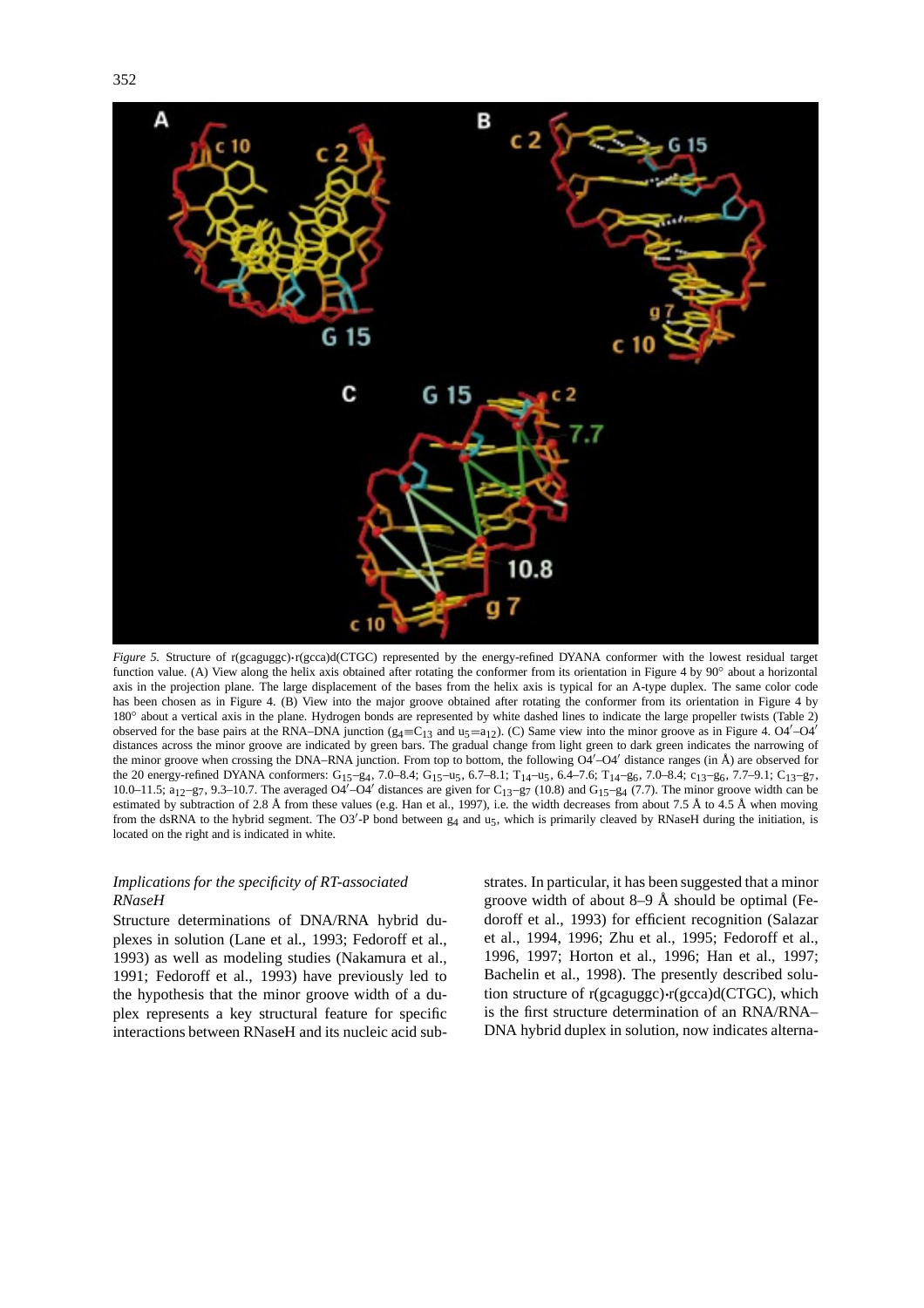tive interaction mechanisms. Firstly, the minor groove diameter (Figure 5C) is only about 4.5 Å to 5.5 Å in the hybrid segment and at the RNA–DNA junction, respectively, where the RNA strand is cut by the RTassociated RNaseH during initiation of HIV-1 reverse transcription. Secondly, the minor groove width in the dsRNA segment is closer to the putative optimum, but cleavages within the dsRNA are exclusively seen in stalled  $RT$ –t $RNA<sup>Lys3</sup>/(+)RNA$  complexes (Götte et al., 1995).

There are other recent studies that also indicate that the minor groove width may not necessarily be a key structural feature determining RNaseH specificity. Firstly, two structural studies have been pursued to shed light on the observation that the DNA/RNA hybrid corresponding to the polyribopurine tract (PPT) of the HIV genome is resistant to RNaseH digestion, where the two groups arrived at contradictory conclusions: one suggests that it is widening of the minor groove (Fedoroff et al., 1997), and the other claims that it is narrowing of the minor groove (Han et al., 1997) that can explain the resistance to RNase digestion. Secondly, no apparent relationship between the minor groove width and *E. coli* RNaseH cleavage sites could be identified in two recently published NMR solution structures of chimeric hybrid duplexes (Nishizaki et al., 1995).

It has also been proposed that not only the minor groove width but also bending of the double helix (Fedoroff et al., 1996) may confer RT RNaseH specificity at RNA–DNA junctions. In this respect it is of interest to compare the solution structure of d(GCAGTGGC)**·**r(gcca)d(CTGC) (Fedoroff et al., 1996), which includes the DNA– tRNA junction that is cleaved during the primer removal reaction, with the presently studied duplex r(gcaguggc)**·**r(gcca)d(CTGC). The two duplexes contain the same chimeric strand, which is annealed either with a DNA or an RNA strand. For d(GCAGTGGC)**·**r(gcca)d(CTGC), a wider minor groove width is observed in the hybrid segment when compared with the dsDNA segment. Hence, assuming that the RT RNaseH domain follows the polymerase during DNA synthesis as a part of an 'elongation complex' (Lanchy et al., 1996), inverse shifts in groove widths would have to be accommodated, i.e., the RNaseH domain would encounter a narrowing of the groove during the initiation of reverse transcription but a widening during the primer removal reaction. Considering that the minor groove widths at the respective cleavage sites are also different, the comparison of the

two structures indicates that the minor groove width may not, after all, be a decisive factor in determining RT RNase specificity. On the other hand, a large variation of the minor groove width along the sequence of the presently studied duplex (Figure 5C) suggests (Chuprina et al., 1991a) that it may be bent [A six base-pair segment is too short to reliably identify a bend. However, analysis with the program CURVES (Ravishankar et al., 1988) indicates a bend for all 20 energy-refined DYANA conformers]. A bend has been described for d(GCAGTGGC)**·**r(gcca)d(CTGC), and it is thus tempting to speculate (Fedoroff et al., 1996) that the preformation of a bend in the free duplex would lower the cost for the site-specific strand cleavages documented for RT RNaseH.

The available data thus show that the threedimensional structure of an oligonucleotide duplex alone is not sufficient for predicting its susceptibility to RNaseH digestion, indicating that the protein– nucleic acid interaction may involve substantial conformational rearrangements of the nucleic acid, a view initially set forth by Nakamura et al. (1991). Accordingly, it is the increased malleability of the hybrid segment mediated, for example, by the inherently higher flexibility of deoxyribose versus ribose moieties, which allows for the adaptation of the hybrid duplex to the enzyme. Protein binding-induced changes in the sugar puckers of a DNA duplex retaining its B-conformation upon complex formation have very recently been demonstrated for an *Antennapedia* homeodomain–DNA system (Szyperski et al., 1998). This indicates that the specificity of RT RNaseH might be partly based on the conformational adaptability of deoxyriboses. Such an 'induced-fit' scenario is also indicated by the investigation of the backbone dynamics of *E. coli* ribonuclease HI (Mandel et al., 1995), which revealed increased flexibility for the polypeptide segments comprising the active site residues, and by a kinetic analysis of *E. coli* RNaseH (Kanaya et al., 1995).

Induced-fit interactions, facilitated by the inherent flexibility of DNA residues, might also explain the 50-fold increased rate for nucleotide incorporation which is observed once the RT has passed the initially bound RNA/RNA duplex and synthesizes the hybrid instead (Lanchy et al., 1996). In fact, the very recently determined X-ray crystal structure of the active DNA polymerase from *Bacillus stearothermophilus* showed that the sugar puckers of the terminal base pair change conformation upon incorporation of the subsequent nucleotide triphosphate (Kiefer et al., 1998).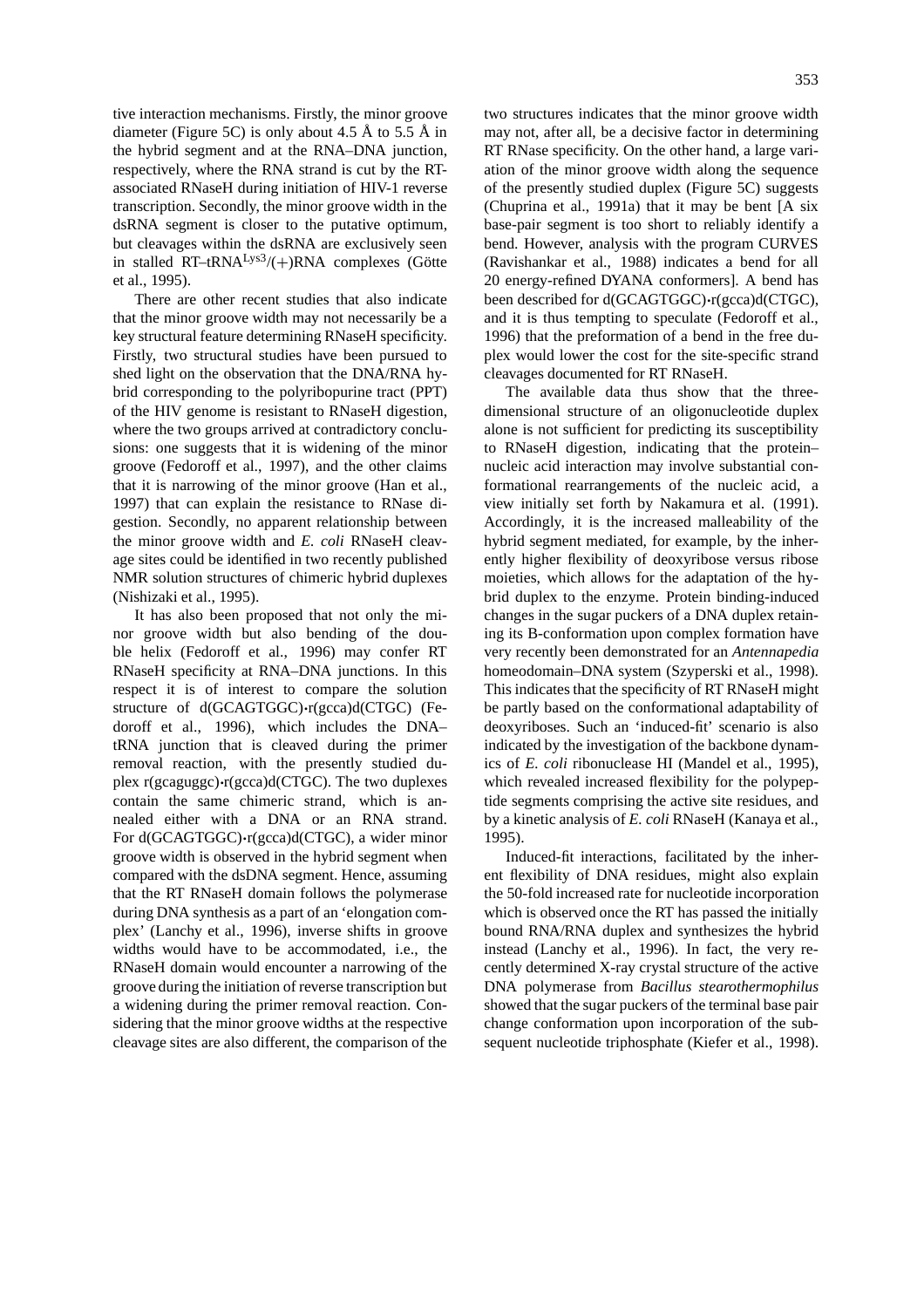With regard to RT, such a mechanism has not been proven yet, but the crystal structure of an RT–dsDNA complex (Jacobo-Molina et al., 1993) indicates that the enzyme enforces an A-conformation for the terminal six base pairs that are located in the vicinity of the polymerase active site. It has been suggested that the A-form is induced by dehydration of the nucleic acid in the polymerase active site (Ding et al., 1994), and an underwound A-form DNA has actually been identified in the active DNA polymerase from *Bacillus stearothermophilus*. In contrast, the oligonucleotide is comparably solvent-exposed at the RNaseH active site. Hence, induced-fit interactions between RT RNaseH and oligonucleotide substrates might additionally be modulated by the hydration of the oligonucleotide as it is manifested in solution (Liepinsh et al., 1992), i.e., RT RNaseH might distinguish dsRNA, RNA–DNA junctions and hybrid duplexes according to their distinct hydration patterns. Consistent with this hypothesis, it has recently been shown that ribose  $2<sup>′</sup>$ OH groups serve as a scaffold for a water network in the minor groove that may be involved in protein– dsRNA interactions (Egli et al., 1996). Moreover, it has recently been suggested that the interaction of the minor groove of a given primer/template substrate with a structural motif dubbed the 'minor groove binding track' located near the polymerase active site of HIV-1 RT plays an important role for initiation of reverse transcription (Bebenek et al., 1997). Considering the remarkably narrow minor groove of the presently studied duplex, this interaction might likewise depend on an 'induced fit' being important for the transition from initiation to elongation of reverse transcription (Isel et al., 1996).

Finally, the action of RNaseH plays a key role for the antisense strategy for medical and biochemical applications (De Mesmaeker et al., 1995). Hence, the insights into RNaseH-oligonucleotide duplex interactions inferred from the present structural study might well support future rational design of antisense oligonucleotides.

#### **Acknowledgements**

Financial support was obtained from the Schweizerischer Nationalfonds (project 31.32033.91), and the Bundesamt für Bildung und Wissenschaft (Nr. 97.0593) as a part of an EU Biomed concerted action (Nr. BMH4-CT 97-2641).

### **References**

- Anil Kumar, Ernst, R.R. and Wüthrich, K. (1980) *Biochem. Biophys. Res. Commun.*, **95**, 1–6.
- Arnott, S., Chandrasekaran, R., Millane, R.P. and Park, H.-S. (1986) *J. Mol. Biol.*, **188**, 631–640.
- Babcock, M.S., Pednault, E.P.D. and Olson, W.K. (1994) *J. Mol. Biol.*, **237**, 125–156.
- Bachelin, M., Hessler, G., Kurz, G., Hacia, J.G., Dervan, P.B. and Kessler, H. (1998) *Nat. Struct. Biol.*, **5**, 271–275.
- Baltimore, D. (1970) *Nature*, **226**, 1209–1211.
- Ban, C., Ramakrishnan, B. and Sundaralingam, M. (1992) *Curr. Opin. Struct. Biol.*, **5**, 282–295.
- Bartels, C., Xia, T., Billeter, M., Güntert, P. and Wüthrich, K. (1995) *J. Biomol. NMR*, **6**, 1–10.
- Bebenek, K., Beard, W. A., Darden, T. A., Li, L., Prasard, R., Luton, B.A., Gorenstein, D.A., Wilson, S.H. and Kunkel, T.A. (1997) *Nat. Struct. Biol.*, **4**, 194–197.
- Blain, S.W. and Goff, S.P. (1993) *J. Biol. Chem.*, **268**, 23585–23592.
- Cheatham, T.E. and Kollman, P.A. (1996) *J. Am. Chem. Soc.*, **119**, 4805–4825.
- Chuprina, V.P., Fedoroff, O.Y. and Reid, B.R. (1991a) *Biochemistry*, **30**, 561–568.
- Chuprina, V.P., Lipanov, A.A., Fedoroff, O.Y., Kim, S.-G., Kintanar, A. and Reid, B.R. (1991b) *Proc. Natl. Acad. Sci. USA*, **88**, 9087–9091.
- Davies, J.F., Hostomska, Z., Hostomsky, Z., Jordan, S.R. and Matthews, D.A. (1991) *Science*, **252**, 88–95.
- DeMesmaeker, A., Altmann, K.-H., Waldner, A. and Wendeborn, S. (1995) *Curr. Opin. Struct. Biol.*, **5**, 343–355.
- Dickerson, R.E. (1992) *Methods Enzymol.*, **211**, 67–111.
- Ding, J., Jacobo-Molina, A., Tantillo, C., Lu, X., Nanni, R.C. and Arnold, E. (1994) *J. Mol. Recogn.*, **7**, 157–161.
- Dock-Bregeon, A.C., Chevrier, B., Podjarny, A., Johnson, J., de-Bear, J.S., Gough, G.R., Gilham, P.T. and Moras, D. (1989) *J. Mol. Biol.*, **209**, 459–474.
- Egli, M., Usman, N., Zhang, S. and Rich, A. (1992) *Proc. Natl. Acad. Sci. USA*, **89**, 534–538.
- Egli, M., Usman, N. and Rich, A. (1993) *Biochemistry*, **32**, 3221– 3273.
- Egli, M., Portmann, S. and Usman, N. (1996) *Biochemistry*, **35**, 8489–8494.
- Fedoroff, O.Y., Salazar, M. and Reid, B.R. (1993) *J. Mol. Biol.*, **233**, 509–523.
- Fedoroff, O.Y., Salazar, M. and Reid, B.R. (1996) *Biochemistry*, **35**, 11070–11080.
- Fedoroff, O.Y., Ge,Y. and Reid, B.R. (1997) *J. Mol. Biol.*, **269**, 225– 239.
- Fernández, C., Szyperski, T., Bruyére, T., Ramage, P., Mösinger, E. and Wüthrich, K. (1997) *J. Mol. Biol.*, **266**, 576–593.
- Furfine, E.S. and Reardon, J.E. (1991) *Biochemistry*, **30**, 7041– 7046.
- González, C., Stec, W., Kobylanska, A., Hogrefe, R.I., Reynolds, M. and James, T.L. (1994) *Biochemistry*, **33**, 11062–11072.
- Gorenstein, D.G., Schroeder, S.A., Fu, J.M., Metz, J.T., Roongta, V. and Jones, C.R. (1988) *Biochemistry*, **27**, 7223–7237.
- Götte, M., Fackler, S., Hermann, T., Perola, E., Cellai, L., Gross, H.J., Le Grice, S.F.J. and Heumann, H. (1995) *EMBO J.*, **14**, 833–841.
- Griesinger, C., Sørensen, O. and Ernst, R.R. (1985) *J. Am. Chem. Soc.*, **107**, 6394–6396.
- Griesinger, C., Otting, G., Wüthrich, K. and Ernst, R.R. (1988) *J. Am. Chem. Soc.*, **110**, 7870–7872.